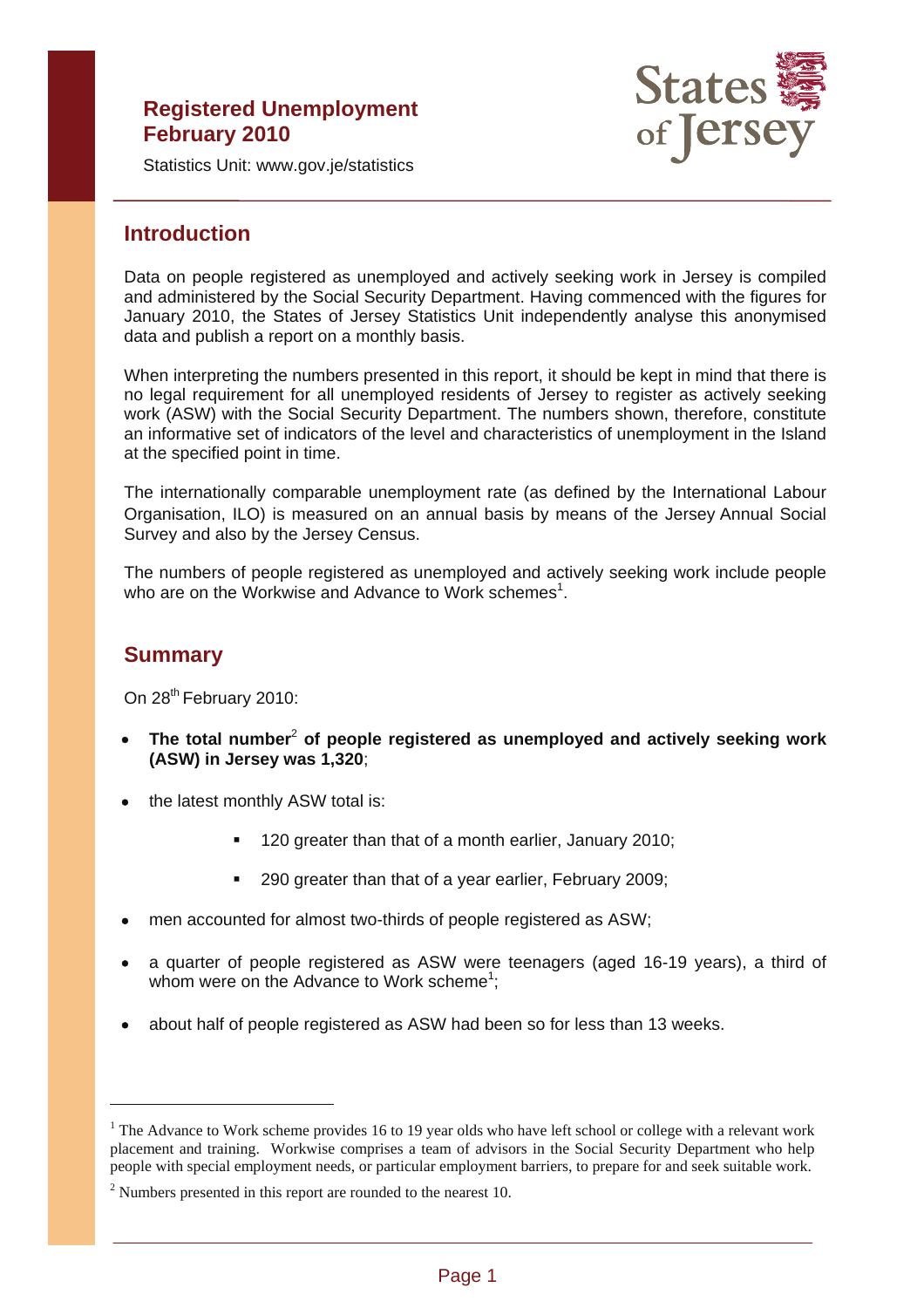## **Registered Unemployed people Actively Seeking Work**

On 28th February 2010, 1,320 people were registered with the Social Security Department as unemployed and actively seeking work (ASW). Almost two-thirds (63%) of people registered as ASW on this date (constituting 820 individuals) were receiving Income Support<sup>3</sup>.

Figure 1 shows the total number of people registered as ASW at the end of each month in 2009 and for January and February 2010 (monthly data is also shown in Annex Table A1). It is apparent from the plot that there has been an ongoing increase in total ASW since September 2009, with the figure for February 2010 being 120 greater than that of a month earlier (January 2010) and is 290 greater than a year earlier (February 2009).



**Figure 1– Total number of individuals registered as ASW, Jan 2009–February 2010** 

## **Registered ASW by gender**

 $\overline{a}$ 

Almost two-thirds (62%) of people registered as ASW on  $28<sup>th</sup>$  February 2010 were men. As Figure 2 shows, the proportion of women registered as ASW increased during 2009, from 31% in January 2009 (representing 270 women) to 37% by December 2009 (420 women) and stood at 38% in February 2010 (510 women).

**Figure 2 – Percentage of registered as ASW by gender, January 2009 - February 2010** 



 $3$  The total number of adults receiving Income Support without work will be greater than this figure, which represents the number registered on  $28<sup>th</sup>$  February 2010 as ASW.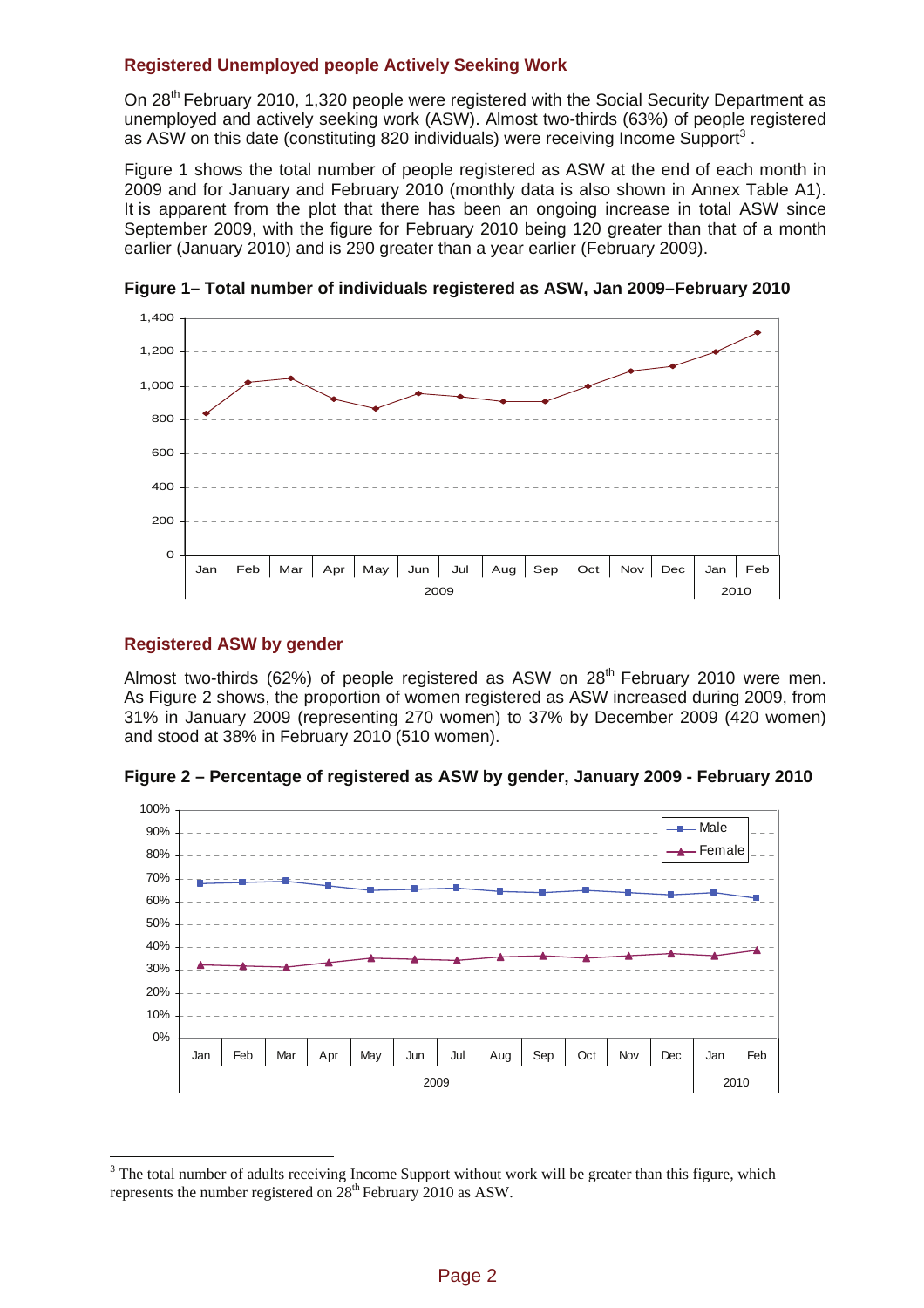#### **Registered ASW by age**

On 28<sup>th</sup> February 2010 almost a quarter (24%) of all people registered as ASW in Jersey were teenagers, aged 16-19 years, and almost a sixth (15%) were aged 20-24 years. People under the aged of 25 thus accounted for about two-fifths of the total registered as ASW.

Figure 3 shows the percentage of total registered ASW by age of individuals for the last three months, December 2009 to February 2010. The monthly distributions are similar.



**Figure 3 – Registered ASW by age, Dec 2009 to Feb 2010 ;** *percentages of total* 

Figure 4 shows the age distribution for people under 25 years of age who were registered as ASW in December 2009 to February 2010. The modal age for all three months was 18 years, with between 95 - 105 such individuals registered. In addition, there were more than 80 individuals registered in February 2010 who were 17 years of age and more than 90 who were aged 19 years.

Since the end of the last school year (July 2009), the proportion of teenagers registered as ASW has been around a quarter of the total registered as ASW each month; however the number of such teenagers has increased from 240 in July 2009 to 310 in February 2010.

Of the 310 teenagers who were registered as ASW at the end of February 2010 about a third were on the Advance to Work scheme.



**Figure 4 – Individuals under the age of 25 registered as ASW, Dec 2009 to Feb 2010.**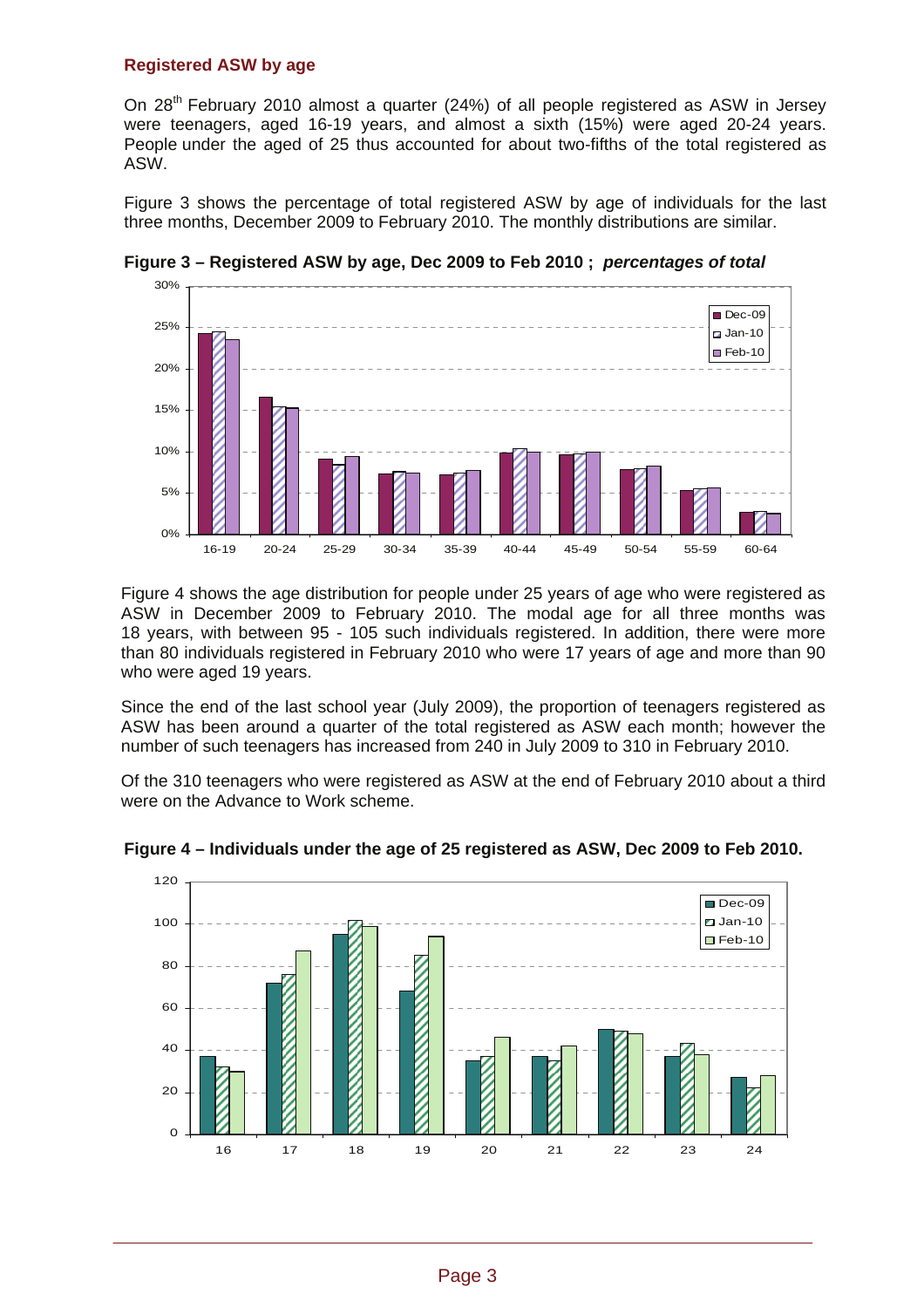### **Duration as ASW**

Almost half (47%) of people who were registered as ASW on  $28<sup>th</sup>$  February 2010 had been registered for less than 13 weeks (approximately 3 months). 110 individuals (corresponding to 8% of the total) had been registered as ASW for more than a year - see Figure 5.





### **Occupation and Industry**

Individuals working in some occupations and industries of the economy, notably in the Finance sector, often seek employment through private agencies instead of registering with the Social Security Department. Such industries and occupations will, therefore, be under-represented in the ASW numbers. Nevertheless, the change over time for all recorded occupations and industries will be informative.

#### **Occupation**

 $\overline{a}$ 

About half of people who were registered as ASW in the last three months had recorded the occupation of their last job.

| Occupation <sup>4</sup>               | <b>Dec 2009</b> | <b>Jan 2010</b> | <b>Feb 2010</b> |
|---------------------------------------|-----------------|-----------------|-----------------|
| <b>Managers and Senior Officials</b>  | 6%              | 8%              | 6%              |
| Professional                          | 3%              | 2%              | 3%              |
| Associate Professional and Technical  | 6%              | 5%              | 5%              |
| Administrative and Secretarial        | 16%             | 13%             | 14%             |
| <b>Skilled Trades</b>                 | 16%             | 18%             | 17%             |
| <b>Personal Service</b>               | 4%              | 6%              | 6%              |
| Sales and Customer Service            | 14%             | 18%             | 18%             |
| Process, Plant and Machine Operatives | 4%              | 3%              | 3%              |
| <b>Elementary Occupations</b>         | 31%             | 27%             | 28%             |

| Table 1 - Recorded occupation of last employment of individuals registered as ASW |  |  |
|-----------------------------------------------------------------------------------|--|--|
|                                                                                   |  |  |

<sup>4</sup> Standard Occupational Classification SOC2000.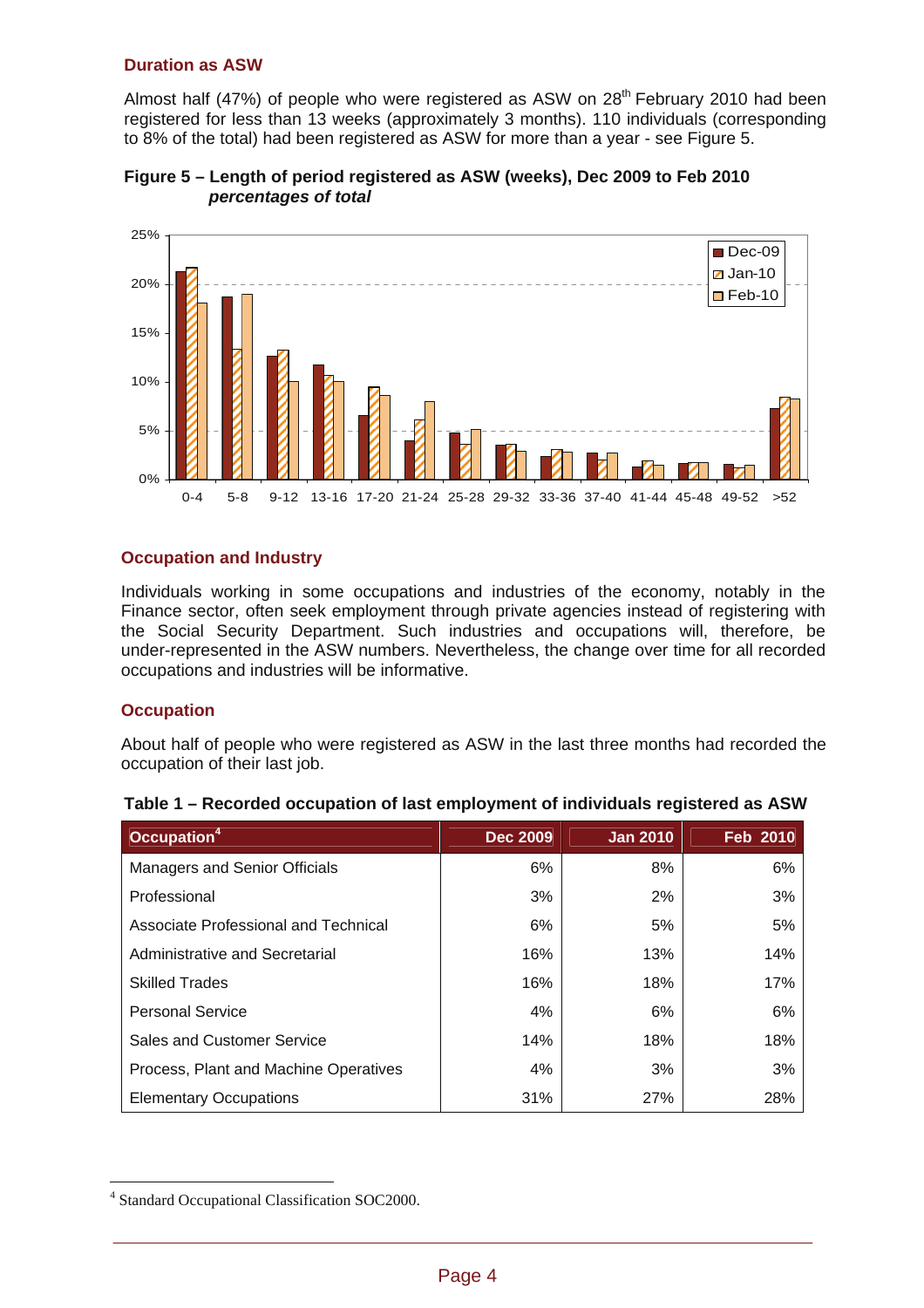As Table 1 shows, more than a quarter of people registered as ASW worked in the category of "Elementary occupations" and over a sixth, each, in the Administrative/Secretarial and Skilled Trades occupations (see Notes for example occupations within the different categories).

## **Industry**

Around half (53%) of people who were registered as ASW on 28<sup>th</sup> February 2010 had recorded the industry of their last employer. The five most frequent industries recorded are shown in Table 2.

|  |  | Table 2 – Recorded industry of last employer of individuals registered as ASW |
|--|--|-------------------------------------------------------------------------------|
|--|--|-------------------------------------------------------------------------------|

| <b>Industry</b>                                | <b>Dec 2009</b> | <b>Jan 2010</b> | <b>Feb 2010</b> |
|------------------------------------------------|-----------------|-----------------|-----------------|
| Construction and allied trades                 | 15%             | 14%             | 14%             |
| Retail trades                                  | 12%             | 14%             | 14%             |
| Insurance and finance                          | 11%             | 9%              | 9%              |
| Miscellaneous services; hairdressers, cleaners | 11%             | 11%             | 11%             |
| Hotels, restaurant, pubs, clubs                | 9%              | 7%              | 8%              |
| Five most frequent recorded                    | 58%             | 55%             | 58%             |

*Statistics Unit* 

*24th March 2010*